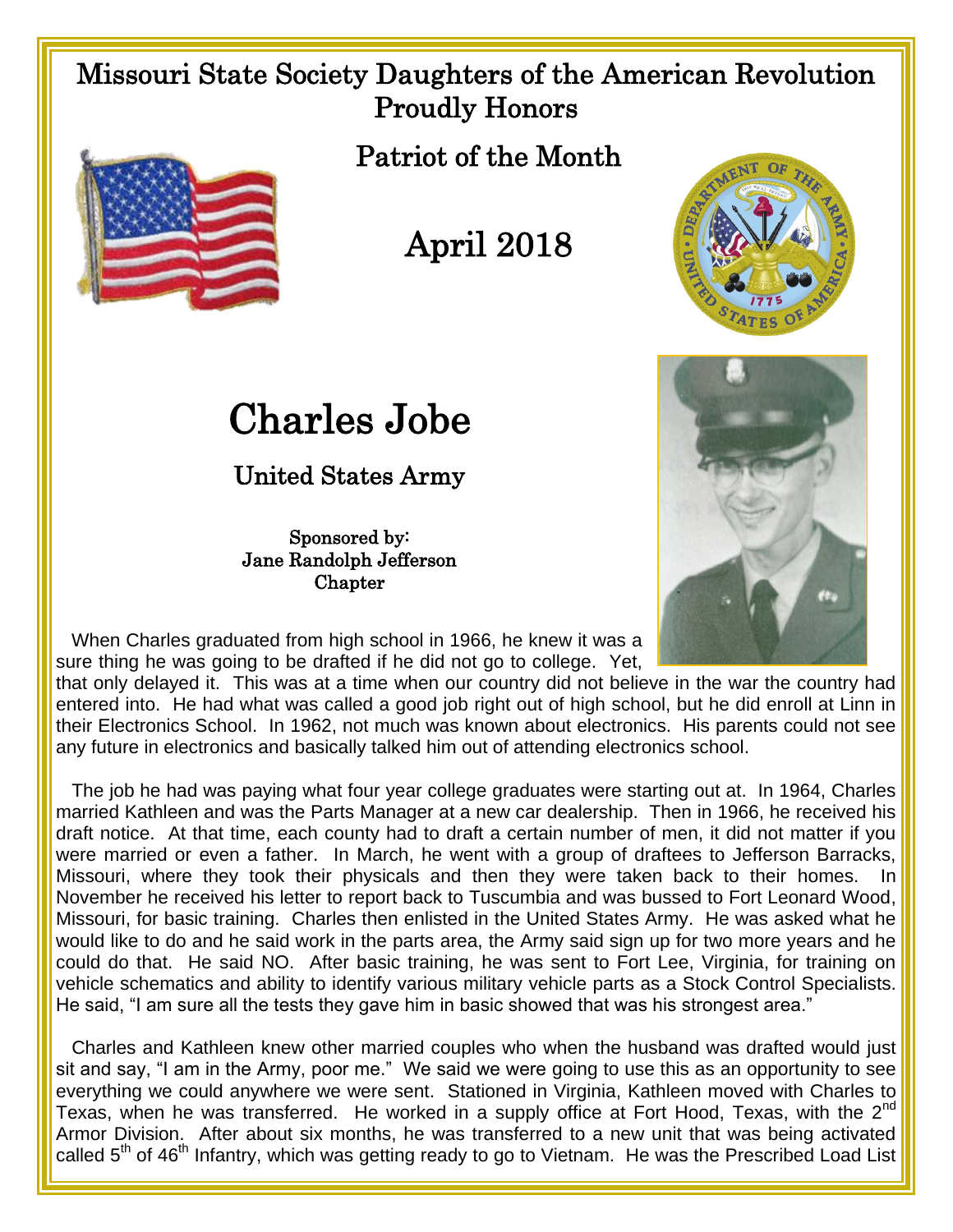Clerk or in civilian life, Parts Manager. His job was to get the parts inventory built up to a 100% fill rate. Others coming back from Vietnam were telling him what items were hard to obtain over there. With this information, he was getting extra parts but had to hide the extra ones. He did not even know where they were being hidden.

 When the unit left for Vietnam, they flew out of Austin, Texas, on a commercial type 707 Jet. He had his camera around his neck and some of the guys said, "You are taking your camera to a war!" I told them I was taking the scenic tour. Refueling stops were made at Anchorage, Alaska, and Yokohama, Japan. They landed and processed into country at Chu Lai in March, 1968.

 The unit then moved out on a hill called LZ Gator. It had been completely stripped of all vegetation. The first week or so we got very little sleep as there was small arms and artillery firing most of the night. His job kept him out of Kitchen Patrol and guard duty for a while. But, after losing men in A through E Companies out on search and destroy missions, Charles started having a lot of nighttime guard duty. However, he still had to do his parts job during the day. This meant he was up all night and up all day. The guards not only had to guard the perimeter, but, the perimeter of the artillery unit on the hill next to them. When these big guns started firing, it would shake the hillside. The guards were told the concussion from them would break the speaker in a radio. His job took him into Chu Lai every day to order parts and to get rifles, machine guns and grenade launchers repaired.

In Vietnam they were part of the 198<sup>th</sup> Infantry and that was part of the Americal Division though the 198<sup>th</sup> was based in Chu Lai. If anything very major broke on their Jeeps, the 198<sup>th</sup> would tow it off to a salvage yard and not replace their Jeep. Since it was very hard to get replacement parts, we found out where they were taking their Jeeps. We would then take a mechanic to the back side of the salvage yard, he would get the part we needed, and then we would go back and pick him up.

 Charles said he always tried to do his best at any job he was given. Some could not believe that he was drafted and still worked hard at his job. At one point his parts records were inspected and the inspectors could only find one small thing wrong. The inspector sent a letter saying other units should use his parts department as an example. The officer who was second in command at LZ Gator was not thrilled; he thought something had to be wrong somewhere and the inspection team just could not find it. After Charles' replacement arrived, Charles was taken to two other units not too far away to look over their parts records prior to the inspection team's arrival. Some of those records were in a real mess.

 Charles was one of the lucky ones to come home in one piece. Agent Orange did get him, but other than that, he only had to have seven stitches while in Vietnam. Since this was an injury while doing my parts job and not in combat, he was told it did not qualify for a Purple Heart.

 At one time, they had men supporting a unit near the Cambodian border that were very primitive people. They not only fought with rifles, but with spears and machetes.

 Charles received his discharge papers the last of October, 1968. It was monsoon season and the water was just two or three inches from going over the road, so he was sent a day early to Chu Lai to start his discharge process. Then he went by C130 to Cam Ranh Bay for more processing before boarding a commercial jet for Guam, more tests and then to Fort Lewis, Washington, and the final discharge. At Fort Lewis, they found out we had not had access to food or water for about 48 hours so the base prepared a steak dinner for them about 8:00 pm that night. "Coming home was not easy because of the way people looked at the war and for you for going there," said Charles. He further stated, "I was very quiet for about 40 years about being in Vietnam. Even the people I worked with didn't know for years I had been to Vietnam."